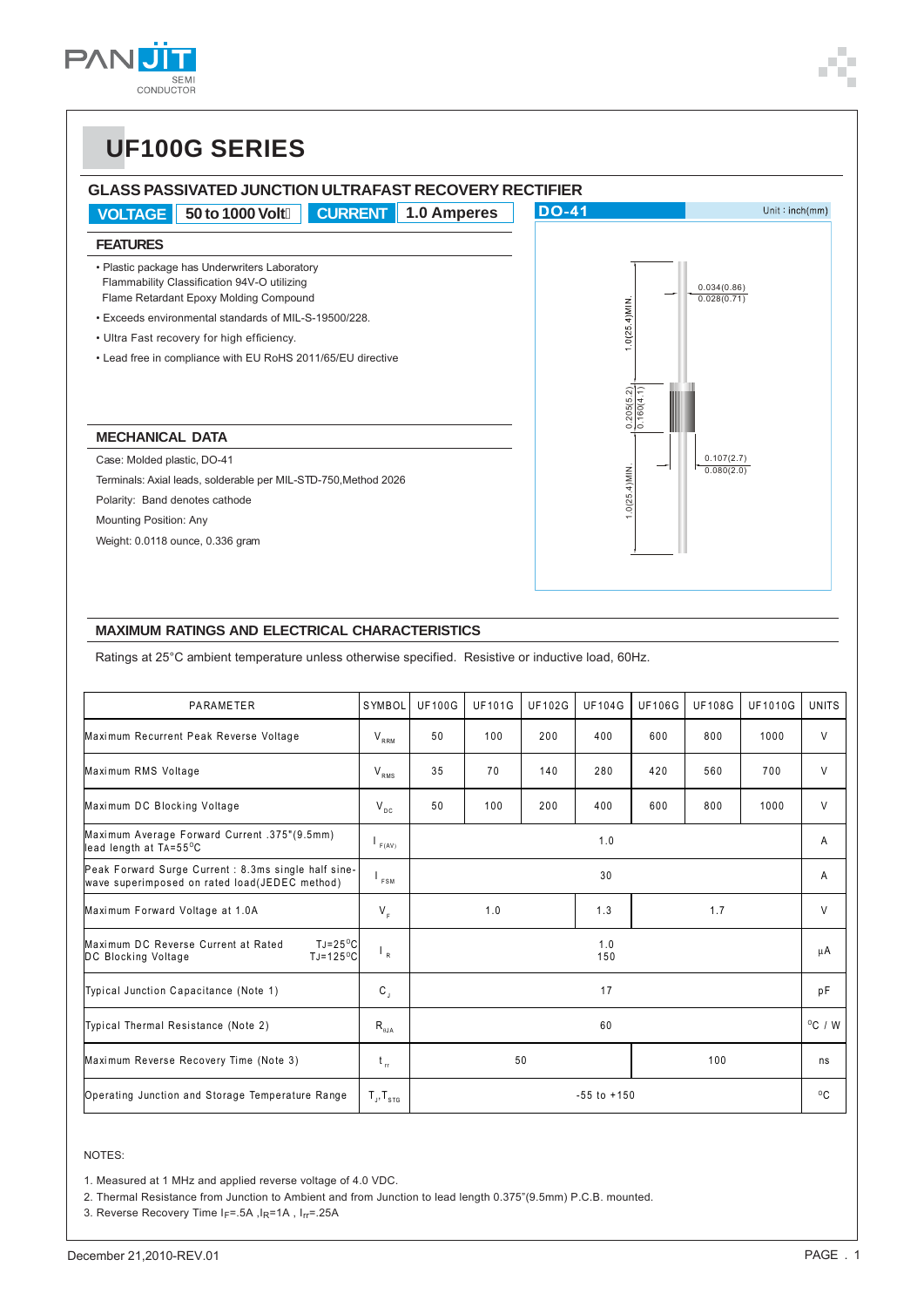

#### RATING AND CHARACTERISTIC CURVES

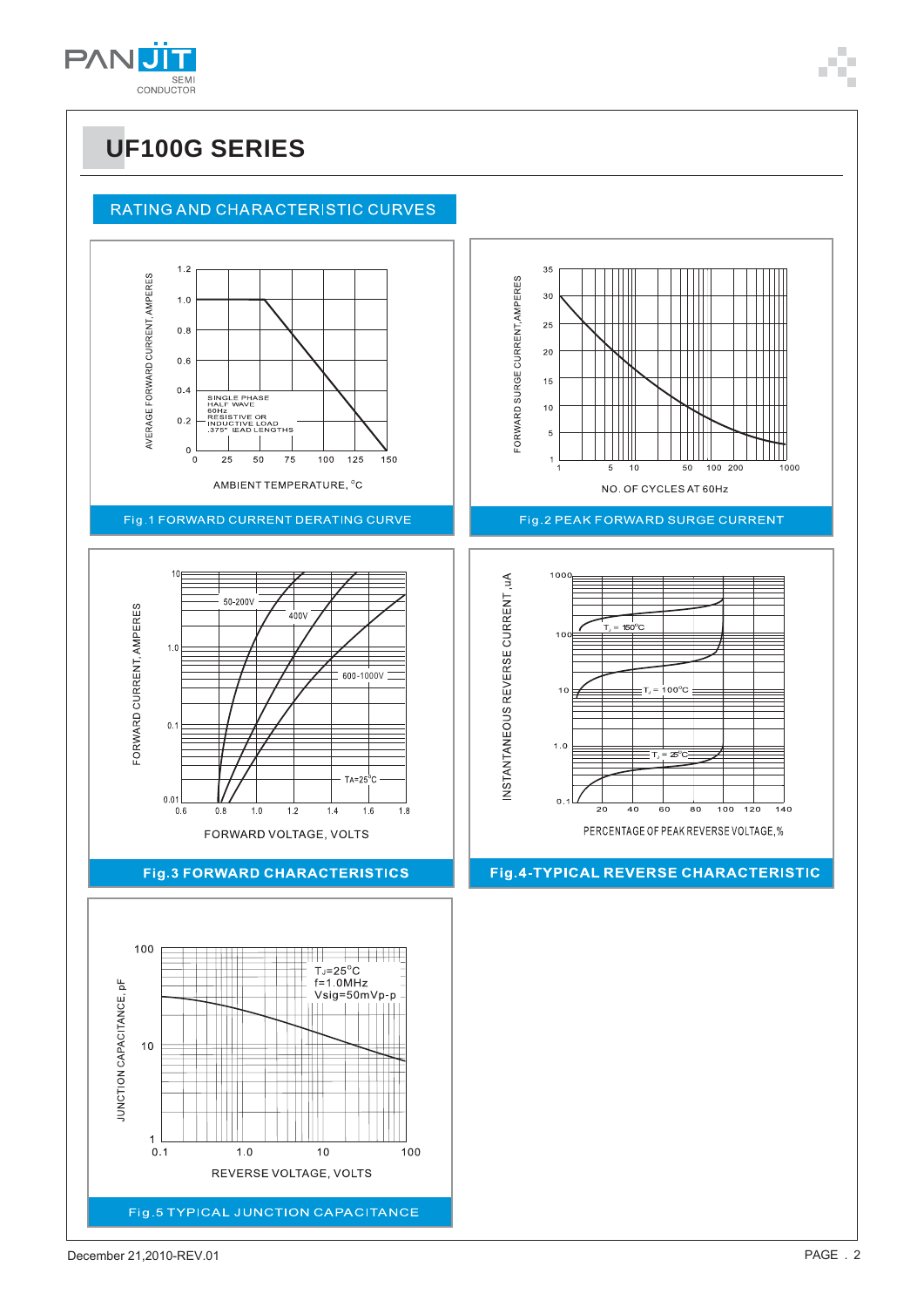

# **UF100G SERIES**

#### **Part No\_packing code\_Version**

| UF100G_AY_00001 |
|-----------------|
| UF100G_AY_10001 |
| UF100G_B0_00001 |
| UF100G B0 10001 |
| UF100G_R2_00001 |
| UF100G_R2_10001 |

### **For example :**

**RB500V-40\_R2\_00001**

**Part No.**

**Serial number**  $\overline{\phantom{a}}$ 

**Version code means HF**

- **Packing size code means 13"** ä
- **Packing type means T/R**

| <b>Packing Code XX</b>                         |                      |                                            |                | <b>Version Code XXXXX</b>                            |          |                                       |  |
|------------------------------------------------|----------------------|--------------------------------------------|----------------|------------------------------------------------------|----------|---------------------------------------|--|
| <b>Packing type</b>                            | 1 <sup>st</sup> Code | <b>Packing size code</b>                   |                | 2 <sup>nd</sup> Code HF or RoHS 1 <sup>st</sup> Code |          | 2 <sup>nd</sup> ~5 <sup>th</sup> Code |  |
| <b>Tape and Ammunition Box</b><br>(T/B)        | A                    | N/A                                        | 0              | <b>HF</b>                                            | $\bf{0}$ | serial number                         |  |
| <b>Tape and Reel</b><br>(T/R)                  | R                    | 7"                                         |                | <b>RoHS</b>                                          | 1        | serial number                         |  |
| <b>Bulk Packing</b><br>(B/P)                   | в                    | 13"                                        | $\overline{2}$ |                                                      |          |                                       |  |
| <b>Tube Packing</b><br>(T/P)                   |                      | 26mm                                       | X              |                                                      |          |                                       |  |
| <b>Tape and Reel (Right Oriented)</b><br>(TRR) | S                    | 52 <sub>mm</sub>                           | γ              |                                                      |          |                                       |  |
| <b>Tape and Reel (Left Oriented)</b><br>(TRL)  |                      | <b>PANASERT T/B CATHODE UP</b><br>(PBCU)   | U              |                                                      |          |                                       |  |
| <b>FORMING</b>                                 | F                    | <b>PANASERT T/B CATHODE DOWN</b><br>(PBCD) | n              |                                                      |          |                                       |  |